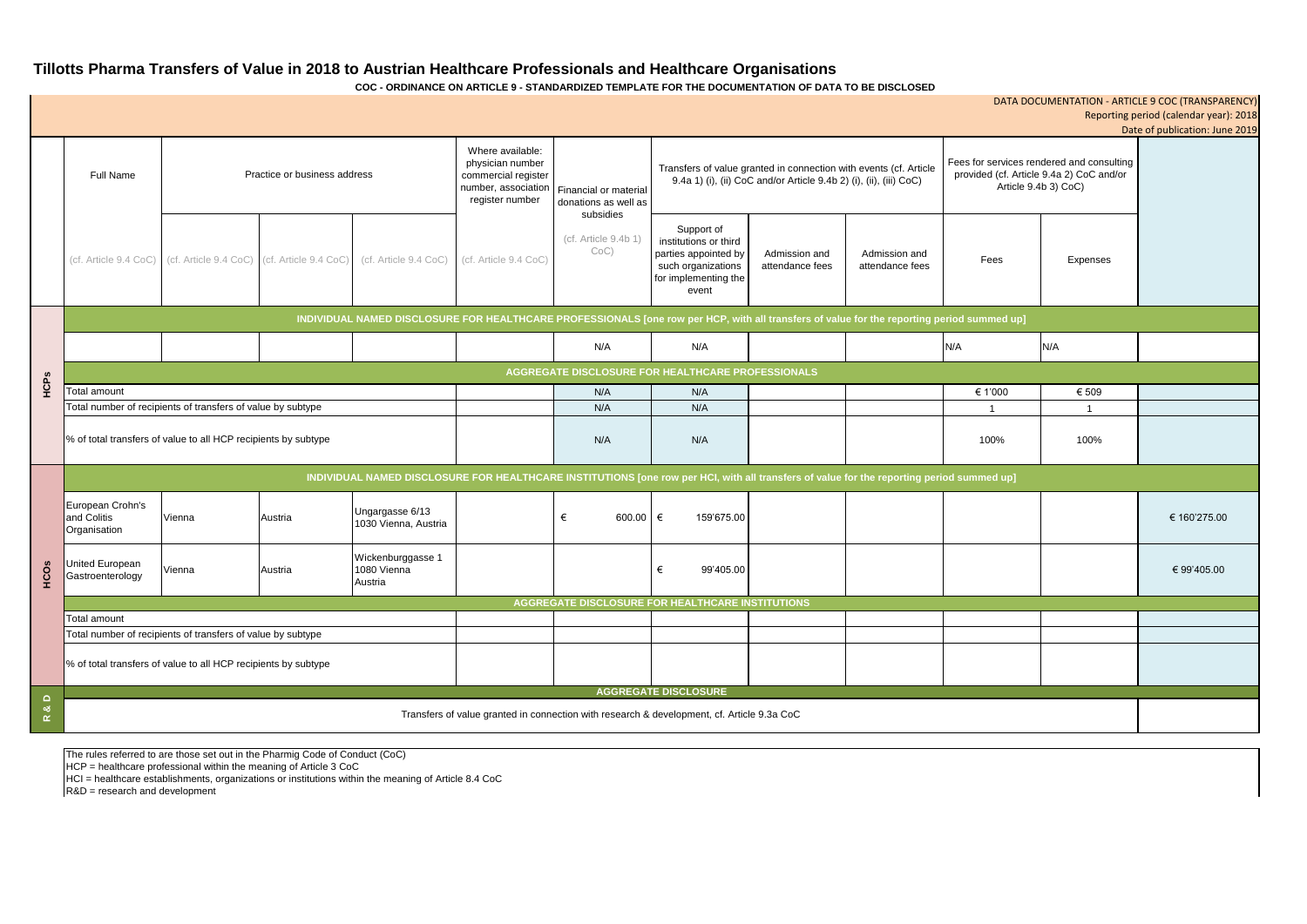

## **Methodological Notes**

## **Disclosure by Tillotts Pharma of payments to Austrian healthcare professionals and healthcare organisations in 2018**

Article 9 of the Pharmig Code of Conduct (Pharmig Code) mandates the public disclosure in 2019 of certain transfers of value made during 2018 to Austrian healthcare professionals and healthcare organisations. The disclosure data will be published on the website of Tillotts Pharma, [www.tillotts.com.](http://www.tillotts.com/) The disclosure requirements are set forth in Section 2 of the Pharma Cooperation Code.

The methodological notes below explain the data Tillotts Pharma have disclosed and how the data have been prepared, to assist the reader's understanding.

## **VAT**

Where VAT was invoiced, VAT is included in the disclosures of transfer of values.

## **Currency**

All disclosures are made in Euros (EUR). Where the original payment was made in another currency, the sum was converted to Euros at the 2018 average annual exchange rate published by the European Central Bank (www.ecb.europa.eu/).

## **Date of Payment**

All disclosures are based on the date of payment to the recipient, irrespective of the date of invoice or the date of the underlying activity or event.

#### **Consolidated Disclosures of the Corporate Group and Cross-border Payments**

The disclosures represent the consolidated transfers of value made by the Tillotts Pharma corporate group in line with the EFPIA Disclosure Code's dictate that separate entities belonging to the same multinational company (which could be the parent company and subsidiary company) shall be deemed to constitute a single company.

#### **Data Protection**

## **Consent to disclose data**

In countries where it is required by applicable data protection laws, Tillotts has taken all reasonable steps to obtain consents from the HCPs, and HCOs, as applicable, to publicly disclose payments and other transfers of value. In accordance with EFPIA guidance, partial consents are not acceptable. If consent is not provided, the data will be reported on an aggregate level only.

#### **Consent collection and withdrawal**

Tillotts respects applicable data protection laws. If a stakeholder withdraws the provided consent, Tillotts will adjust the publication accordingly within a reasonable time.